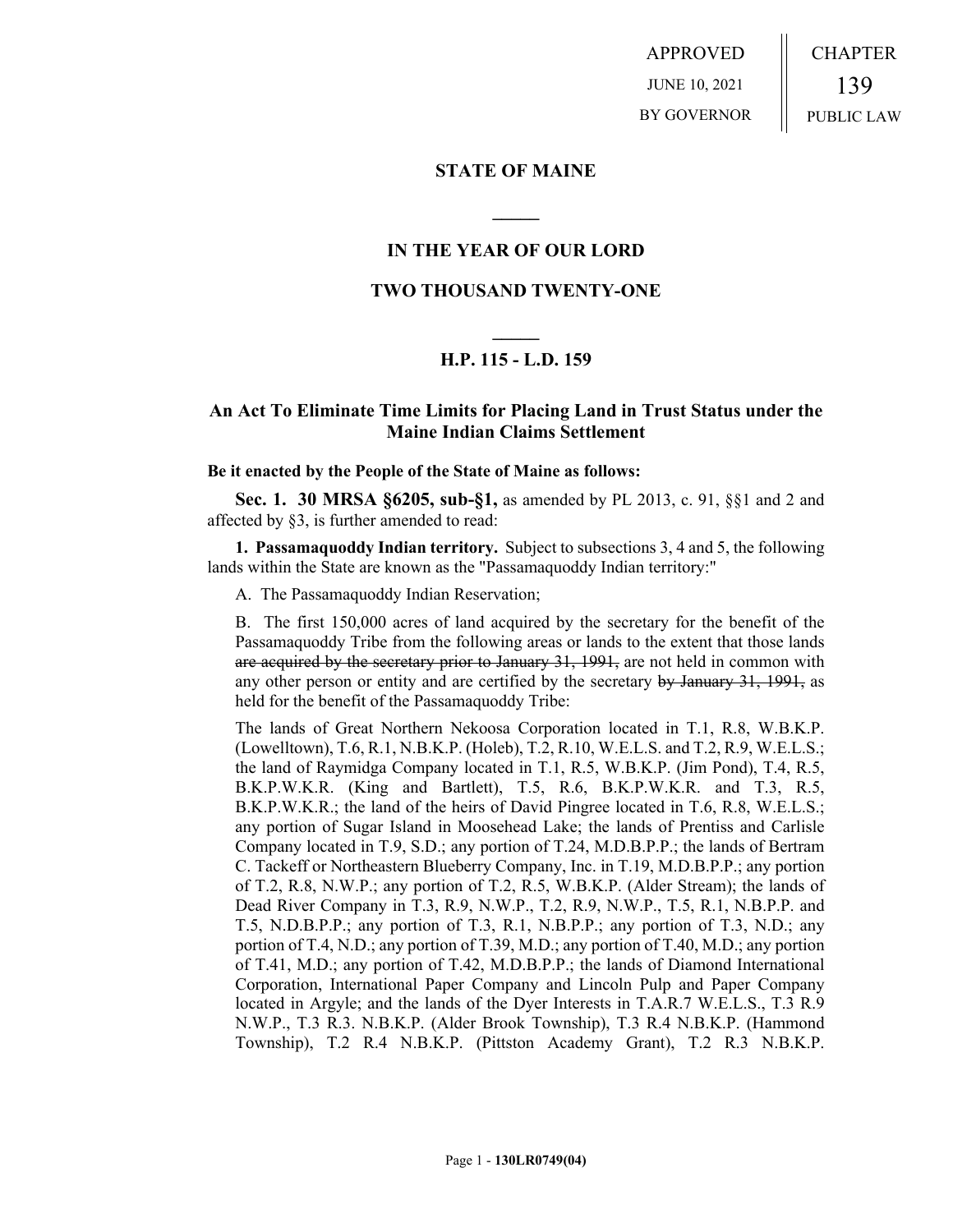(Soldiertown Township), and T.4 R.4 N.B.K.P. (Prentiss Township), and any lands in Albany Township acquired by the Passamaquoddy Tribe before January 1, 1991;

C. Any land not exceeding 100 acres in the City of Calais acquired by the secretary for the benefit of the Passamaquoddy Tribe as long as the land is acquired by the secretary prior to January 1, 2001, is not held in common with any other person or entity and is certified by the secretary by January 31, 2001, as held for the benefit of the Passamaquoddy Tribe, if:

(1) The acquisition of the land by the tribe is approved by the legislative body of that city; and

(2) A tribal-state compact under the federal Indian Gaming Regulatory Act is agreed to by the State and the Passamaquoddy Tribe or the State is ordered by a court to negotiate such a compact;

D. All land acquired by the secretary for the benefit of the Passamaquoddy Tribe in T. 19, M.D. to the extent that the land is acquired by the secretary prior to January 31, 2020, is not held in common with any other person or entity and is certified by the secretary by January 31, 2020 as held for the benefit of the Passamaguoddy Tribe;

D-1. Land acquired by the secretary for the benefit of the Passamaquoddy Tribe in Centerville consisting of Parcels A, B and C conveyed by Bertram C. Tackeff to the Passamaquoddy Tribe by quitclaim deed dated July 27, 1981, recorded in the Washington County Registry of Deeds in Book 1147, Page 251, to the extent that the land is acquired by the secretary prior to January 31, 2017, is not held in common with any other person or entity and is certified by the secretary by January 31, 2017 as held for the benefit of the Passamaquoddy Tribe;

D-2. Land acquired by the secretary for the benefit of the Passamaquoddy Tribe in Centerville conveyed by Bertram C. Tackeff to the Passamaquoddy Tribe by quitclaim deed dated May 4, 1982, recorded in the Washington County Registry of Deeds in Book 1178, Page 35, to the extent that the land is acquired by the secretary prior to January 31, 2023, is not held in common with any other person or entity and is certified by the secretary by January 31, 2023 as held for the benefit of the Passamaquoddy Tribe; and

E. Land acquired by the secretary for the benefit of the Passamaquoddy Tribe in Township 21 consisting of Gordon Island in Big Lake, conveyed by Domtar Maine Corporation to the Passamaquoddy Tribe by corporate quitclaim deed dated April 30, 2002, recorded in the Washington County Registry of Deeds in Book 2624, Page 301, to the extent that the land is acquired by the secretary prior to January 31, 2017, is not held in common with any other person or entity and is certified by the secretary by January 31, 2017 as held for the benefit of the Passamaquoddy Tribe.

**Sec. 2. 30 MRSA §6205, sub-§2, ¶B,** as amended by PL 1999, c. 625, §1, is further amended to read:

B. The first 150,000 acres of land acquired by the secretary for the benefit of the Penobscot Nation from the following areas or lands to the extent that those lands are acquired by the secretary prior to January  $31, 2021$ , are not held in common with any other person or entity and are certified by the secretary by January 31, 2021, as held for the Penobscot Nation: